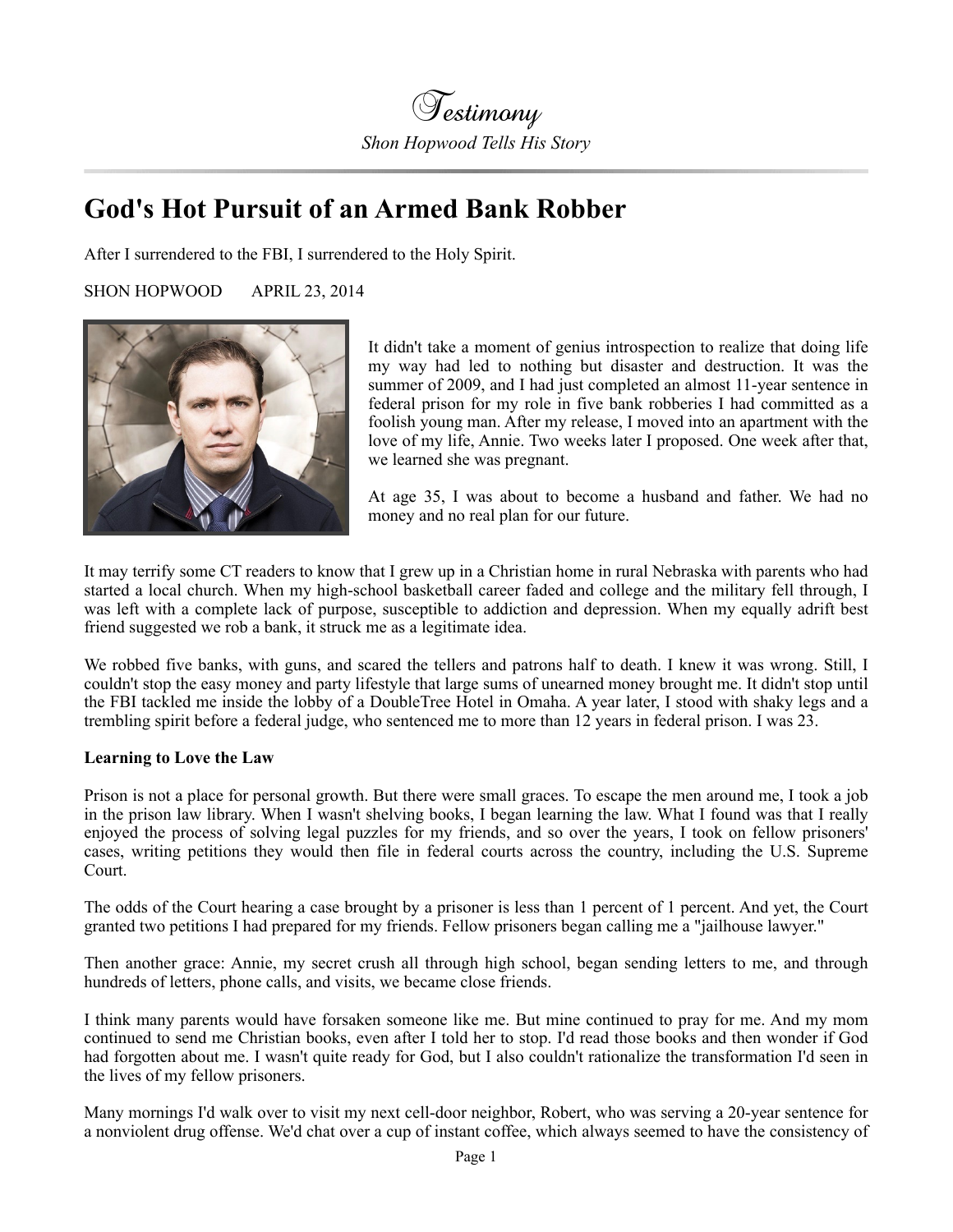sawdust and water. Robert would grumble about missing out on the lives of his children and how hard it was on his wife who was trying to hold the family together through two decades without him. Worst of all, he ranted about one of his friends who had turned against him and testified for the government at his trial. He said he wished that guy would die. It was clear to me that the bitterness of life and prison had consumed him.

One day I walked over to Robert's cell and watched as he smiled and danced around while sweeping the floor. My first thought was that he had scored some drugs. But when I asked why he seemed so different, I was unprepared for his response. "Shon, I'm with Jesus now," he said. Within days Robert had forgiven the man who had testified against him. Today Robert is back on his farm with his family, and once a week he treks back into prison to lead a men's Bible study.

Robert was neither the first nor the last prisoner I saw experience a complete and utter life turnaround. These inmates had a great effect on me because I saw how grace can transform everyone, even prisoners—perhaps especially prisoners.

I was finding it harder and harder to rationalize myself away from God.

## **Wise Counsel**

I was released from prison in April of 2009, during the heart of the recession, when no one, let alone a former inmate, could find work. But within months, another grace arrived: I found a position at a leading printer of Supreme Court briefs in Omaha, helping attorneys perfect their briefs.

When Annie and I got engaged, we decided that we wanted my friend, pastor Marty Barnhart, to officiate the ceremony. God bless him, Marty wouldn't agree to do so until we had gone through his premarital counseling.

Our first counseling session was, in a word, memorable. Instead of discussing marriage, Marty asked what we believed about Jesus. When he talked about grace, that free gift of salvation, I listened, especially when he said that I could be forgiven. "Yeah, even you, Shon," he said.

The next day I couldn't escape the feeling that God had been pursuing me for a long time and that if I'd just abandon my stubbornness and selfishness, and hand everything over to him, I would find redemption.

What does it mean to be redeemed? And how do you redeem yourself after robbing five banks?

The answer is, you don't. The answer is that you need some help.

In Ephesians 1:7–8, Paul writes that in Christ "we have redemption through his blood, the forgiveness of sins, in accordance with the riches of God's grace that he lavished on us." To put it differently, because of our sins, none of us—and surely no former prisoner like me—can be redeemed on our own. We need the gospel of grace, which says that each of us matters and has worth because we're made in the image of God. Grace says we are not defined by our failures and our faults, but by a love without merit or condition.

God's grace was enough to redeem me.

## **Surrender**

Nearly five years have passed since I made the most important decision of my life: to surrender to this grace. Annie and I got married, and she too became a believer. We were baptized together at Christ Community Church in Omaha. We had a son whom we named Mark, after my father, a man of faith who passed away after a long battle with cancer while I was still incarcerated. And a few years later we had a baby girl, whom we named Grace.

We moved from Nebraska to Seattle so I could attend the University of Washington Law School on a full-ride scholarship from the Bill and Melinda Gates Foundation. During this time, I've volunteered and served toward a goal of ending mass incarceration in the United States. I'm motivated by the belief that prisoners are not beyond the grasp of God's redemption. And we've been nourished by our church, Mars Hill in Seattle, where we have met Christians who live out their beliefs with grace and compassion.